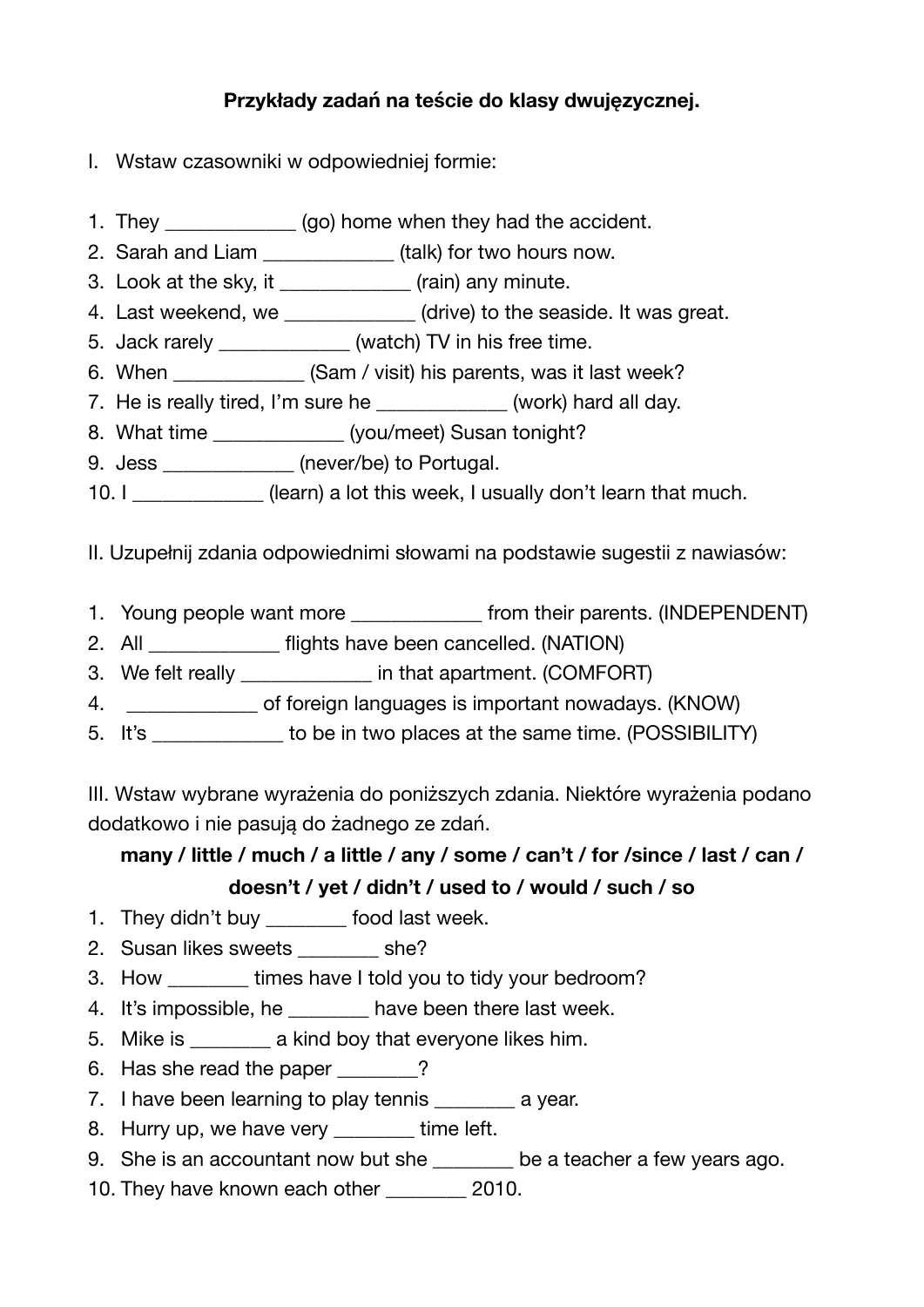III. Zapytaj o podkreślone w zdaniach elementy.

1. Ted worked as a sales representative last year.

2. We have seen the film.

3. Tom and Susan were visiting Sarah yesterday at 6 o'clock.

\_\_\_\_\_\_\_\_\_\_\_\_\_\_\_\_\_\_\_\_\_\_\_\_\_\_\_\_\_\_\_\_\_\_\_\_\_\_\_\_\_\_\_\_\_\_\_\_\_\_\_\_\_\_\_\_\_\_\_\_\_\_\_\_\_\_\_\_\_\_\_\_\_\_

\_\_\_\_\_\_\_\_\_\_\_\_\_\_\_\_\_\_\_\_\_\_\_\_\_\_\_\_\_\_\_\_\_\_\_\_\_\_\_\_\_\_\_\_\_\_\_\_\_\_\_\_\_\_\_\_\_\_\_\_\_\_\_\_\_\_\_\_\_\_\_\_\_\_

\_\_\_\_\_\_\_\_\_\_\_\_\_\_\_\_\_\_\_\_\_\_\_\_\_\_\_\_\_\_\_\_\_\_\_\_\_\_\_\_\_\_\_\_\_\_\_\_\_\_\_\_\_\_\_\_\_\_\_\_\_\_\_\_\_\_\_\_\_\_\_\_\_\_

\_\_\_\_\_\_\_\_\_\_\_\_\_\_\_\_\_\_\_\_\_\_\_\_\_\_\_\_\_\_\_\_\_\_\_\_\_\_\_\_\_\_\_\_\_\_\_\_\_\_\_\_\_\_\_\_\_\_\_\_\_\_\_\_\_\_\_\_\_\_\_\_\_\_

\_\_\_\_\_\_\_\_\_\_\_\_\_\_\_\_\_\_\_\_\_\_\_\_\_\_\_\_\_\_\_\_\_\_\_\_\_\_\_\_\_\_\_\_\_\_\_\_\_\_\_\_\_\_\_\_\_\_\_\_\_\_\_\_\_\_\_\_\_\_\_\_\_\_

\_\_\_\_\_\_\_\_\_\_\_\_\_\_\_\_\_\_\_\_\_\_\_\_\_\_\_\_\_\_\_\_\_\_\_\_\_\_\_\_\_\_\_\_\_\_\_\_\_\_\_\_\_\_\_\_\_\_\_\_\_\_\_\_\_\_\_\_\_\_\_\_\_\_\_\_\_\_\_

\_\_\_\_\_\_\_\_\_\_\_\_\_\_\_\_\_\_\_\_\_\_\_\_\_\_\_\_\_\_\_\_\_\_\_\_\_\_\_\_\_\_\_\_\_\_\_\_\_\_\_\_\_\_\_\_\_\_\_\_\_\_\_\_\_\_\_\_\_\_\_\_\_\_\_\_\_\_\_

\_\_\_\_\_\_\_\_\_\_\_\_\_\_\_\_\_\_\_\_\_\_\_\_\_\_\_\_\_\_\_\_\_\_\_\_\_\_\_\_\_\_\_\_\_\_\_\_\_\_\_\_\_\_\_\_\_\_\_\_\_\_\_\_\_\_\_\_\_\_\_\_\_\_\_\_\_\_\_

\_\_\_\_\_\_\_\_\_\_\_\_\_\_\_\_\_\_\_\_\_\_\_\_\_\_\_\_\_\_\_\_\_\_\_\_\_\_\_\_\_\_\_\_\_\_\_\_\_\_\_\_\_\_\_\_\_\_\_\_\_\_\_\_\_\_\_\_\_\_\_\_\_\_\_\_\_\_\_

\_\_\_\_\_\_\_\_\_\_\_\_\_\_\_\_\_\_\_\_\_\_\_\_\_\_\_\_\_\_\_\_\_\_\_\_\_\_\_\_\_\_\_\_\_\_\_\_\_\_\_\_\_\_\_\_\_\_\_\_\_\_\_\_\_\_\_\_\_\_\_\_\_\_\_\_\_\_\_

4. She reads a book every week.

5. Liz went on holiday last June.

IV. Uzupełnij zdania odpowiednim przyimkiem.

- 1. They arrived time.
- 2. Are they meeting \_\_\_\_\_\_\_\_\_ Sunday?

3. They were standing \_\_\_\_\_\_\_\_ the middle of the street.

- 4. Do you go away \_\_\_\_\_\_\_ weekends?
- 5. I'm proud \_\_\_\_\_\_\_ my friends success.

V. Zamień zdania na stronę bierną:

1. My friends organised a very interesting meeting.

2. Jess writes emails.

3. Kelly and Mike are preparing the event.

4. Someone has brought this tasty cake.

5. Who fixed my car?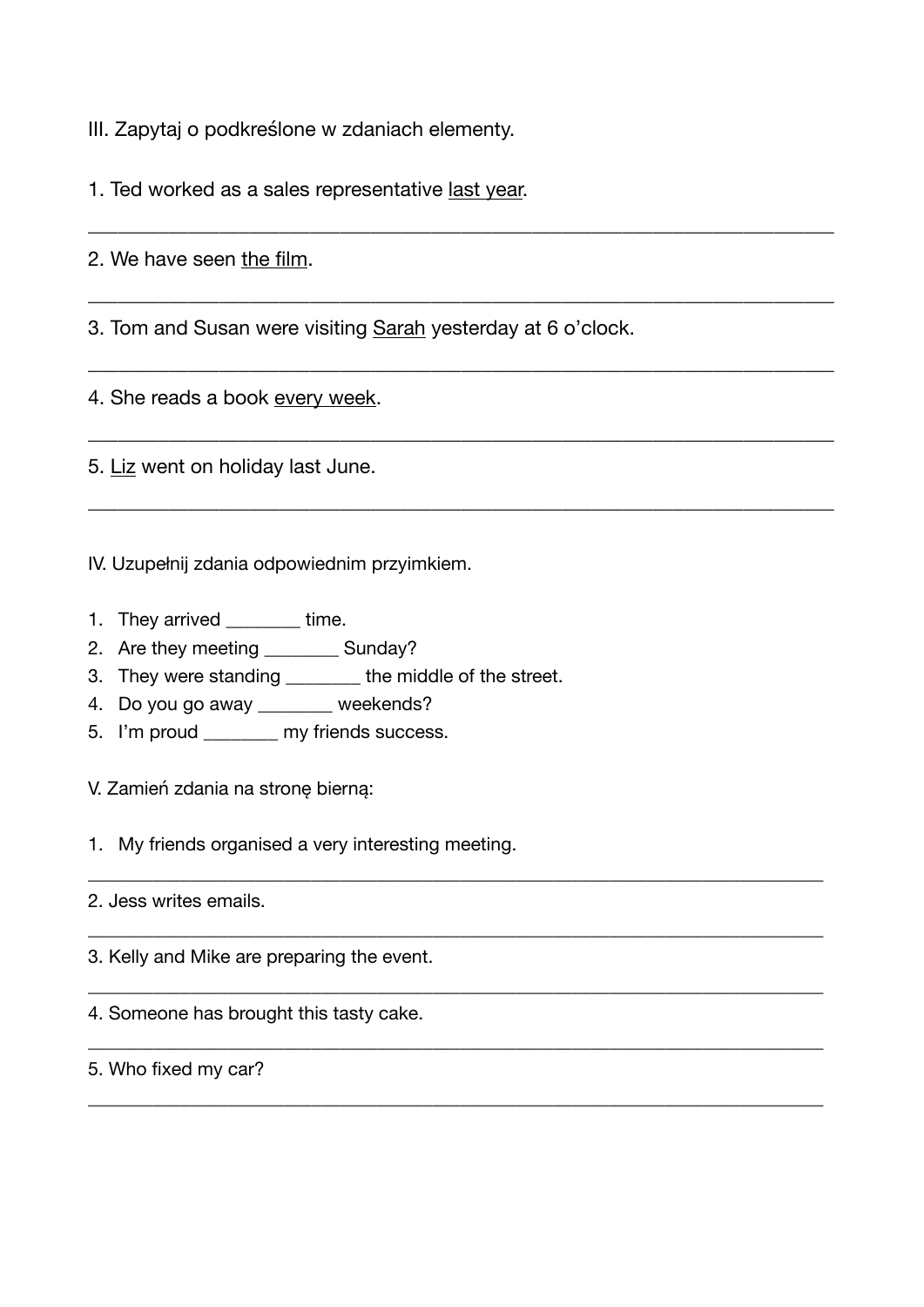V. Podane zdania przytocz w mowie zależnej.

| 1. "Jeremy is planning to visit London."                                                                                                                                                                                             |                |
|--------------------------------------------------------------------------------------------------------------------------------------------------------------------------------------------------------------------------------------|----------------|
| 2. "We went out last night"                                                                                                                                                                                                          |                |
|                                                                                                                                                                                                                                      |                |
| 3. "Ted will will call me tomorrow."                                                                                                                                                                                                 |                |
|                                                                                                                                                                                                                                      |                |
| 4. "Are they at home?"                                                                                                                                                                                                               |                |
|                                                                                                                                                                                                                                      |                |
| 5. "Don't touch the oven!"                                                                                                                                                                                                           |                |
|                                                                                                                                                                                                                                      |                |
|                                                                                                                                                                                                                                      |                |
| VII. Uzupełnij zdania tak, aby zachowały to samo znaczenie i zawierały podane słowo.                                                                                                                                                 |                |
| 1. Tom did the test faster than Mike. FAST                                                                                                                                                                                           |                |
| Mike didn't do <b>that is a structure of the structure of the structure of the structure of the structure of the structure of the structure of the structure of the structure of the structure of the structure of the structure</b> | Tom.           |
| 2. They moved here a year ago. LIVED                                                                                                                                                                                                 |                |
|                                                                                                                                                                                                                                      |                |
| 3. Who directed that film? WAS                                                                                                                                                                                                       |                |
| Who has a strong that the contract of the contract of the contract of the contract of the contract of the contract of the contract of the contract of the contract of the contract of the contract of the contract of the cont       | by?            |
| 4. We must go shopping, we don't have much food. LITTLE                                                                                                                                                                              |                |
|                                                                                                                                                                                                                                      |                |
|                                                                                                                                                                                                                                      |                |
| 5. I think you should see a doctor. WOULD                                                                                                                                                                                            |                |
|                                                                                                                                                                                                                                      | ____ a doctor. |